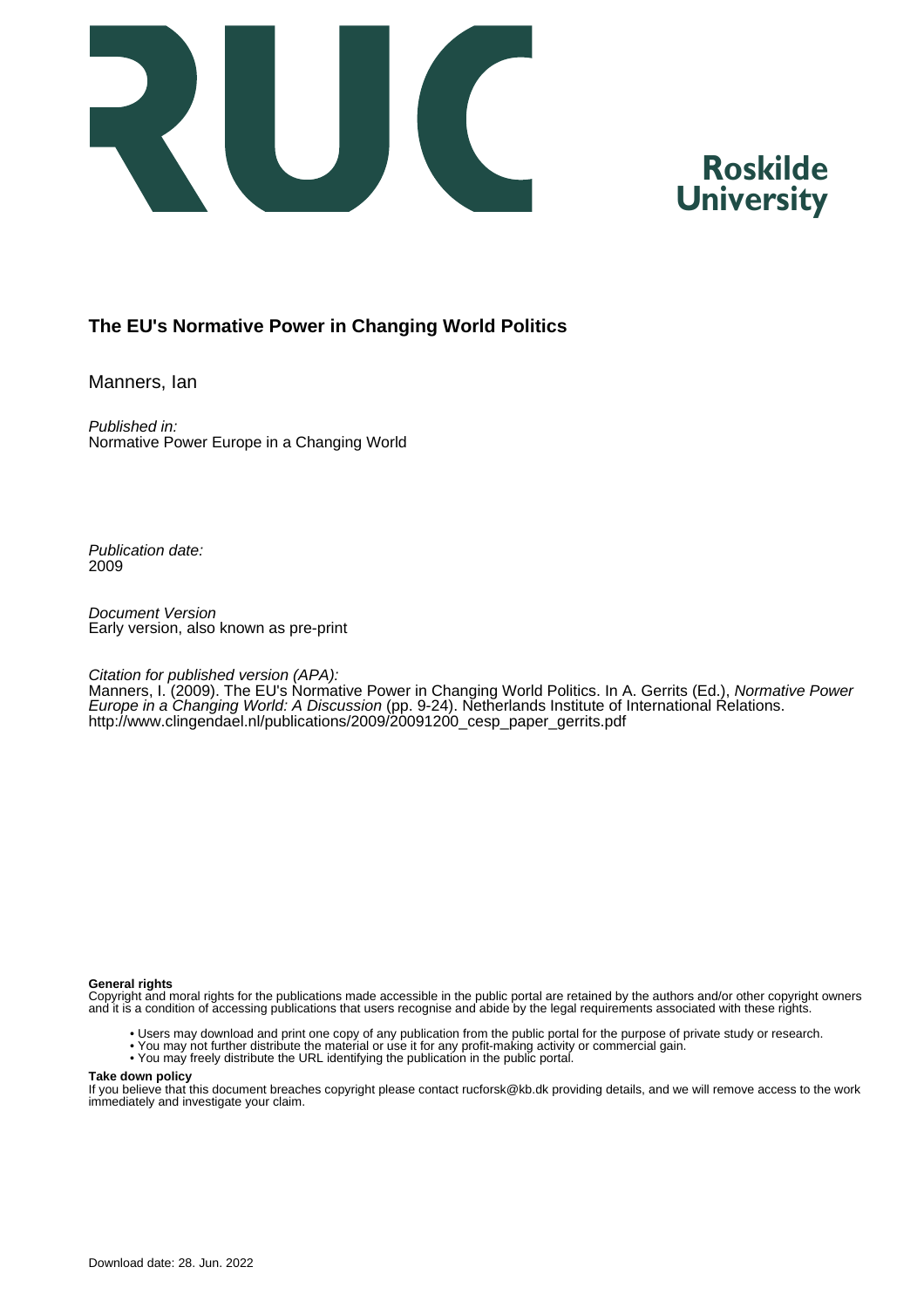# **The EU's normative power in changing world politics**

Ian Manners $<sup>1</sup>$ </sup>

*Professor Department of Society and Globalisation Roskilde University*

The future of world politics is defined by four catastrophic failures – the failure of the neoliberal economic system; the failure to keep global warming below a 2 degree Celsius increase in mean temperatures; the failure to reach any of the 2015 Millennium Development Goals; and the failure to develop any meaningful form of global governance capable of addressing these, and other failures. Numerous national, European and global 'security strategies' / 'risk assessments' identify proliferation of conventional arms and weapons of mass destruction; terrorism, state failure, organised crime and cyber security; energy security, climate change, and changing demographics as the greatest challenges of the post-cold war era.<sup>2</sup> Undoubtedly all of these are important, but they are mainly symptoms rather than causes of global failures. If the notion of changing world politics is to bring any global governance at all, rather than simply reverting to  $19<sup>th</sup>$  century 'great power' politics, then addressing the root causes of  $21^{st}$  century crises – the economic system, global warming, development goals, and global justice needs to be rethought.

This chapter sets out what role the European Union (EU) could and should play in this changing world politics, with an emphasis on the concept of 'normative power'. To do this the chapter addresses five interrelated questions regarding the normative power and external politics of the EU in any new global order: 1. what is the concept of normative power in world politics? 2. what is an effective EU toolbox for tackling new challenges? 3. How does the EU go beyond self-perception and rhetoric? 4. what is the raison d'être of the EU?, and 5. How might normative power in EU external policies lead to a more just global order?

Normative power is understood in this chapter in its 'ideal or purest form', that is in the absence of other forms of power such as material incentives or physical force. Clearly, in

 1 I am particularly grateful to André Gerrits, as well as Lisbeth Aggestam, Christopher Bickerton, Simon Duke, Giovanni Grevi, Knud-Erik Jørgensen, Asle Toje, Jan Rood, and Richard Youngs for their helpful comments.

<sup>2</sup> For example: National Intelligence Council Report, *Global Trends 2015: A dialogue about the future with nongovernmental* experts, December 2000; Council of the European Union, *A Secure Europe in a Better World: European Security Strategy*, adopted by the European Council in Brussels on 13 December 2003; Council of the European Union, *Report on the Implementation of the European Security Strategy – Providing Security in a Changing World*, Brussels, 11 December 2008; World Economic Forum, *Global Risks 2009: a global risk network report*, January 2009; National Security Council, *National Security Strategy of the United States*, September 2002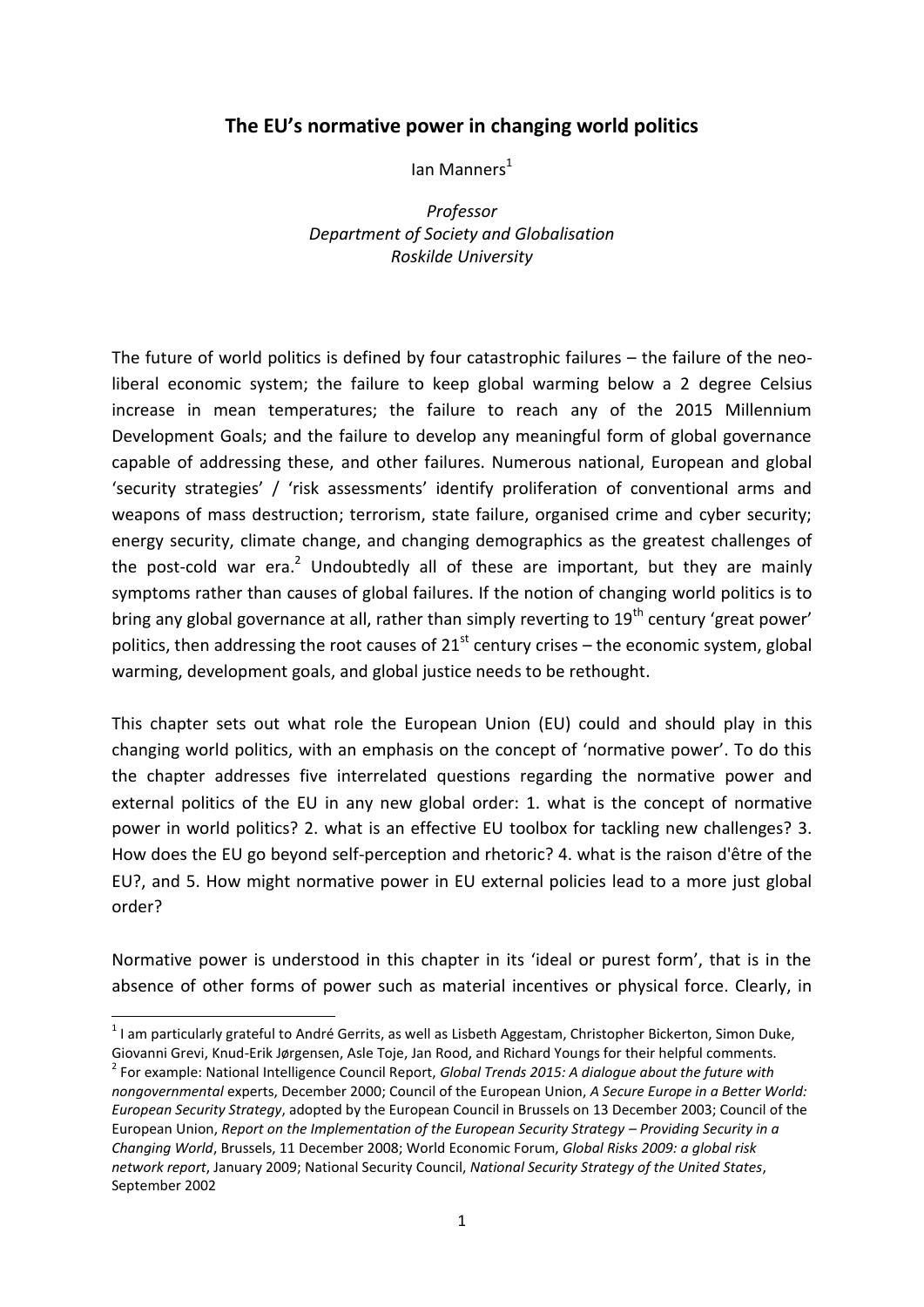practical realities normative power and normative justification co-exist alongside other forms of influence and power in world politics and in EU external actions. The question then becomes how ideal or pure forms of normative power are best conceived and practiced in the presence of material incentives and/or physical force. It is obviously not possible to address this question in any comprehensive way in this brief chapter, but it is suggested that understanding and prioritising normative power may help ensure that any subsequent or simultaneous use of material incentives and/or physical force is practiced in a more justifiable and reflexive way.

This chapter focuses on justification in EU external actions rather than explanation, interests or incentives. Normative political theorists such as Andreas Føllesdal or Molly Cochran place an emphasis on justification as providing criteria or means of overcoming distinctions between self and self-less interest and concerns (see Manners 2010). Føllesdal has identified justifiability as one of the fundamental conceptions of what legitimacy is about in normative political theory. He argues for a concern 'about the *normative* legitimacy of the EU, often expressed in terms of *justifiability among political equals*' (Føllesdal 2006: 156, emphasis in original). Similarly, Cochran argues that it is 'a task of normative IR theory to inquire into the value invested in this norm [respect for state sovereignty] and to determine whether it is justifiable' (Cochran 1999: 10). Thus in this chapter the term 'justifiable'' is used as a means of capturing the *way* in which moral claims are put forward rather than their universal or particular *scope* (Cochran 1999: 14). Such means involves attempting to ensure that EU relations and policies with the rest of the world are explicable and justifiable to first, second and third parties – the EU, its citizens and other non-EU parties.

# **1. The Concept of Normative Power in World Politics**

The social sciences have many different understandings of 'normative power'. The purpose of this section is to help clarify the concept of normative power in world politics as developed in European Union (EU) studies over the last ten years. The section uses a fivepoint conceptualisation of normative power as being ideational; involving principles, actions, and impact; as well as having broader consequences in world politics. For each point both a general observation about world politics and a specific comment about the EU is made (see Keene 2008; Forsberg 2009).

The past two decades have seen rapid and radical transformations of global economy, society, environment, conflict, and politics. During this period three events in particular seem to capture these notions of global transformation – the 1989 collapse of communism, the 2001 terrorist attacks, and the 2008 global financial crisis. The beliefs of eastern Europeans in 1989, al-Qaida terrorists in 2001, and financial investors in 2008 all contributed, in very different ways, to a transformation of international order and the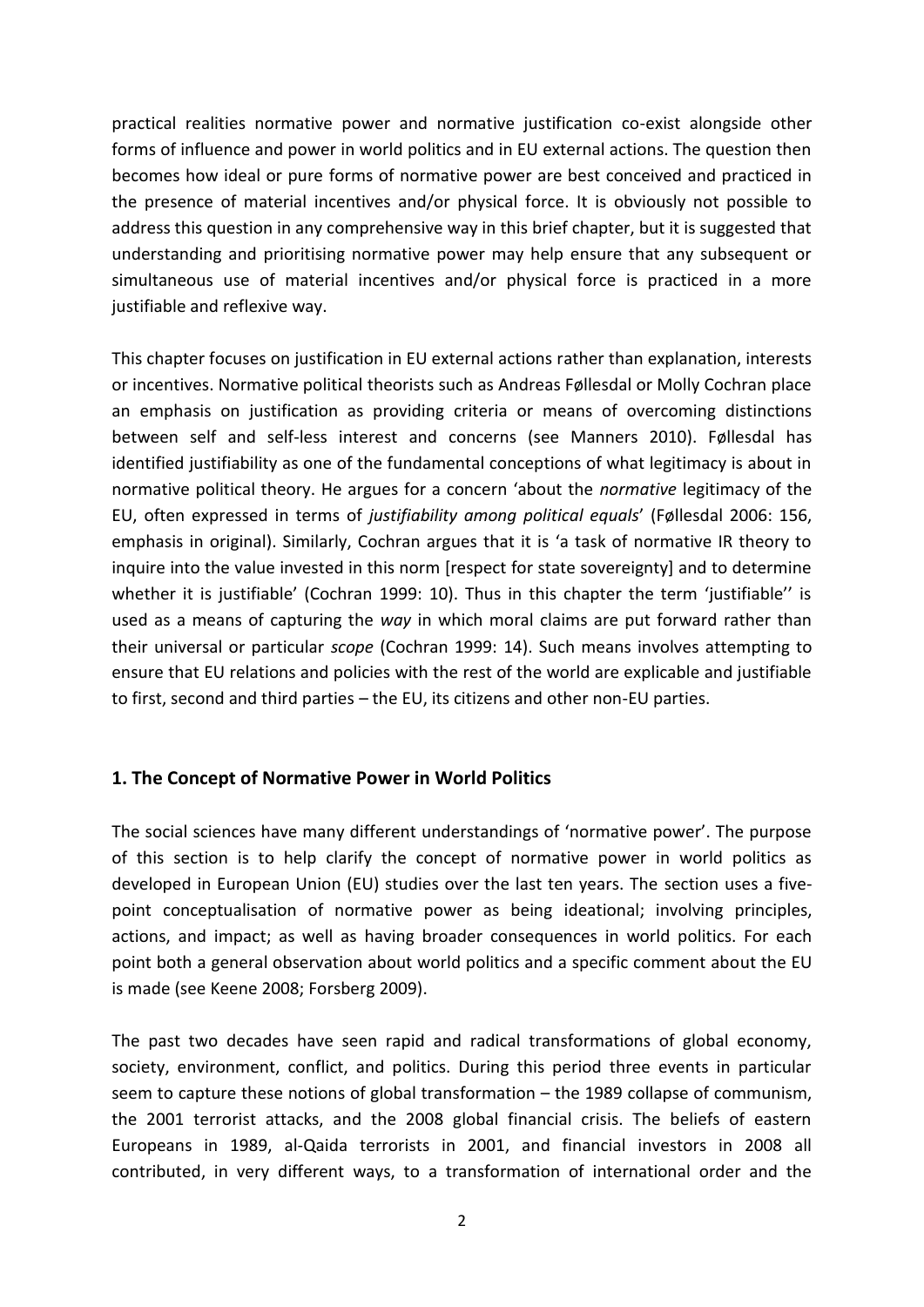emergence of new global agendas. These events and the transformations they led to say something about the power of ideas and ideation in world politics.

## **Ideational**

The concept of normative power, in its ideal or purest form, is ideational rather than material or physical. This means that its use involves normative justification rather than the use of material incentives or physical force. Clearly the use of normative justification implies a very different timescale and form of engagement in world politics. In this respect, relations and policies with the rest of the world should be 'normatively sustainable' – i.e. 'normatively' explicable and justifiable to others; 'sustainable' into the next generation. To capture the sea change in global thinking that the concept of normative power implies, it is useful to juxtapose two visual metaphors (borrowed from Jonathan Power's *Story of Amnesty International* and from Francis Ford Coppola's *Apocalypse Now* respectively) normative power works like 'water on stone', not like 'napalm in the morning'.

In the post-Cold War period the power of ideas and ideation have been influential in the evolution of the European Community into the EU. Such ideas have helped create an EU which is concerned about more than economic policies, and which exercises more than material forms of influence and power (see Manners 2000, 2002). In this respect, the incorporation of normative power and exercise of normative justification can be increasingly found in much of the EU's relations with the rest of the world including the external dimensions of internal policies; enlargement, trade, and development policies; and external relations more generally. Two examples of the power of ideas and ideation in post-Cold War EU relations with the world include the idea of 'sustainable development' and of 'humanitarian intervention'. In both cases the ideas came from within the UN system, were adopted into the EU treaty base, and then eventually promoted and practiced in EU external relations.

## **Principles**

Conceptualising normative power as ideational non-material justification involves a threepart understanding of its use and analysis linking principles, actions, and impact (Manners 2008a, 2009). Normative power should primarily be seen as legitimate in the principles being promoted. If normative justification is to be convincing or attractive, then the principles being promoted must be seen as legitimate, as well as being promoted in a coherent and consistent way. Legitimacy of principles in world politics may come from previously established international conventions, treaties, or agreements, particularly if these are important within the UN system. Coherence of principles comes from the extent to which differing principles, and practices to promote them, can be seen to be sound and non-contradictory. Consistency of principles comes from the extent to which differing principles, and practices to promote them, are uniform both within and without the promoting entity, and are applied uniformly.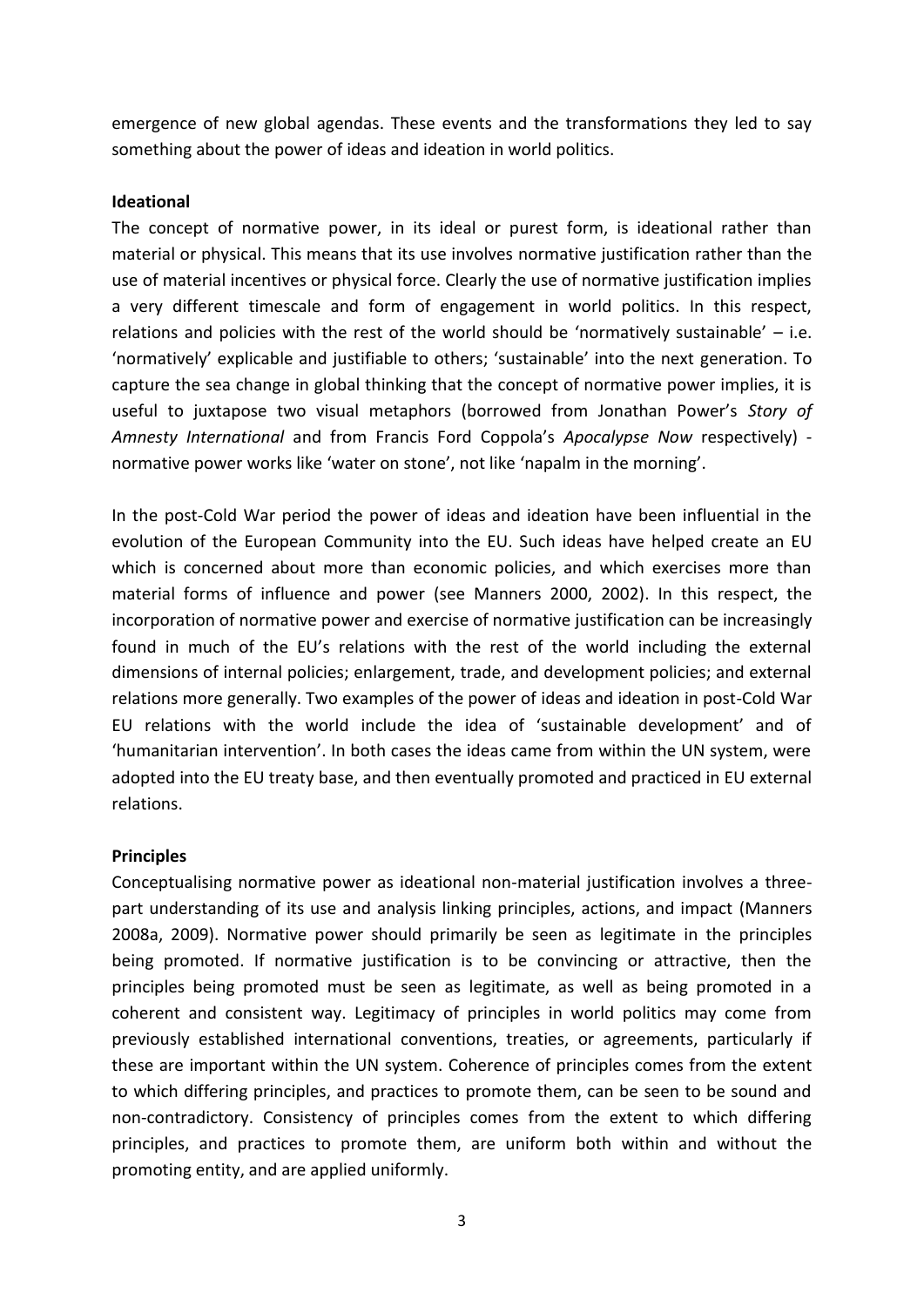Principles in the EU and its relations with the rest of the world draw upon the principles of the UN Charter, as well as the Helsinki Final Act, the Paris Charter, the Universal Declaration of Human Rights and UN Covenants, and the Council of Europe/European Convention on Human Rights. In practical terms such principles can be differentiated into the prime principle of sustainable peace; core principles of freedom, democracy, human rights, and rule of law (as set out in article 6 of the Treaty on European Union); as well as the objectives and tasks of equality, social solidarity, sustainable development, and good governance (as set out in article 2 of the Treaty on European Union and article 2 of the Treaty establishing the European Community). Coherence and consistency in the international promotion of these principles is intended to come from the role of a High Representative of the Union for Foreign Affairs and Security Policy envisaged in the Lisbon Treaty.

#### **Actions**

Normative power should secondly be perceived as persuasive in the actions taken to promote such principles. If normative justification is to be convincing or attractive, then the actions taken must involve persuasion, argumentation, and the conferral of prestige or shame. Persuasion in the promotion of principles in world politics involves constructive engagement, the institutionalisation of relations, and the encouragement of multi- and pluri-lateral dialogue between participants. Within these international and domestic venues for dialogue, debate and argumentation can involve reference to international principles as well as encouraging understanding and agreement (although also misunderstanding and disagreement). Similarly, such engagement and debate can also involve the conferral of prestige or shame by participants. The attribution of prestige may range from public declarations of support to membership of an international community, while the attribution of shame may involve public condemnation or the use of symbolic sanctioning.

EU actions in the promotion of principles cover a full spectrum of practices and policies, encouraging a more holistic, or comprehensive approach to the many challenges of world politics. The EU has historically been better at addressing more structural challenges through development aid, trade, interregional cooperation, political dialogue and enlargement. In the past decade the gradual evolution of conflict prevention and crisis management policies has helped improve EU ability to deal with more immediate challenges, such as humanitarian crises and post-conflict reconstruction. This combination of EU actions marks a first step towards a more sustainable peace strategy where the EU is able to address both the structural causes and violent symptoms of conflict. However, the EU's inclination in the promotion of principles is not structural capacity or crisis ability, but its encouragement of processes of engagement and dialogue. Such EU engagement entails initiating and institutionalising regular patterns of communication or partnership, for example through accession procedures, stabilization and/or association agreements, the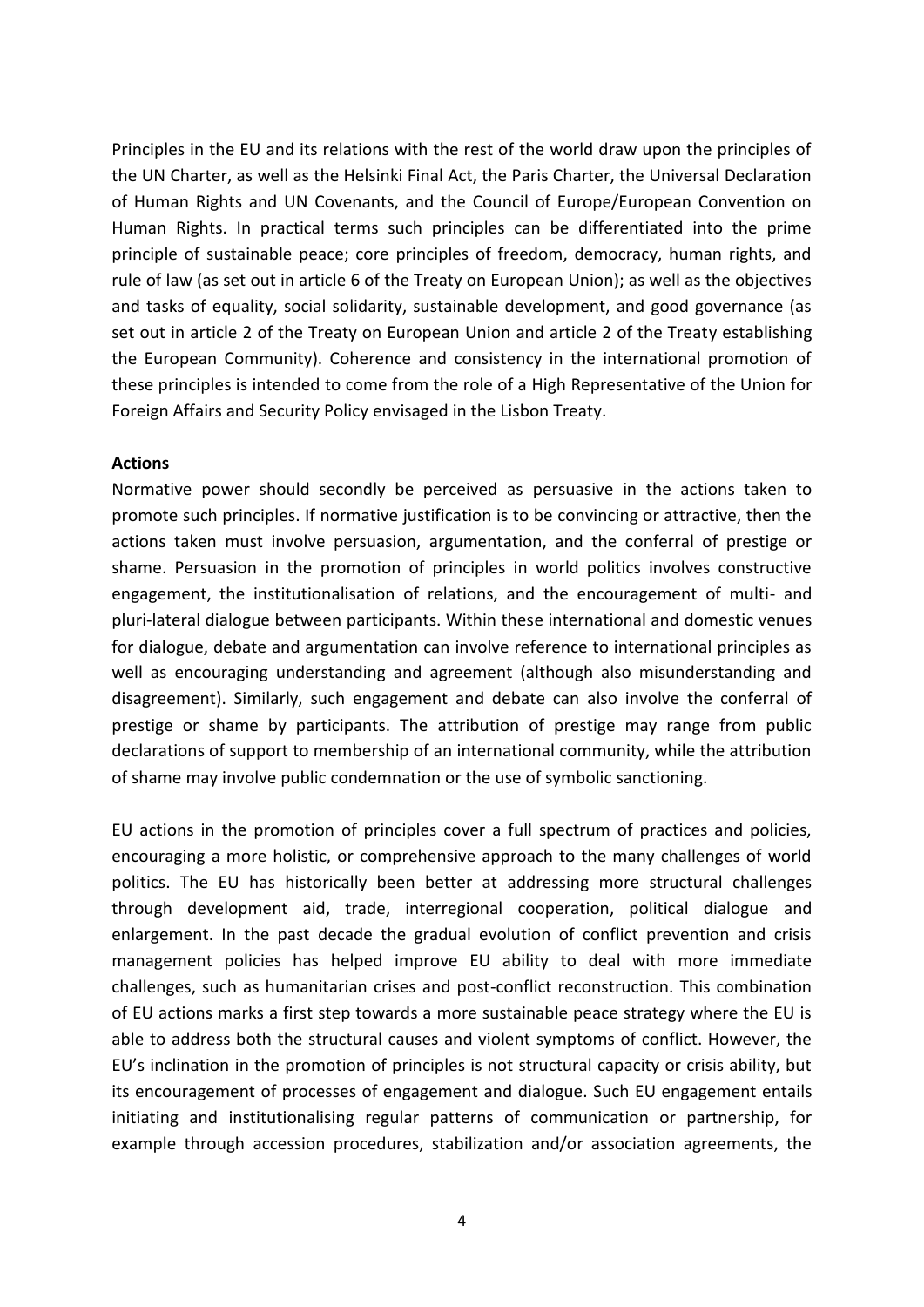European Neighbourhood Policy, African, Caribbean and Pacific relations, and Strategic Partnerships.

Alternative approaches to the promotion of principles might include more extensive use of material incentives such as positive conditionality or negative conditionality and robust sanctions. But concerns regarding efficacy and ethicacy of applying sanctions, or withdrawing trade preferences, to some of the world's poorest peoples raises questions about more extensive use of material incentives (Manners 2009c: 794-5; Financial Times 2009). Clara Portela suggests that EU sanctions have geographical priorities, involve only 'targeted sanctions', and involve new 'modes of operation' involving mutual accommodation (Council 2004; Portela 2005; Portela 2009). Portela's research illustrates the way in which EU use of material incentives such as sanctions policy also appears increasingly shaped by the need to encourage processes of engagement and dialogue.

#### **Impact**

Normative power should ultimately be envisaged as socialising in the impact of the actions taken to promote such principles. If normative justification is to be convincing or attractive, then its impact must be involve socialisation, partnership, and ownership. Socialisation as an impact of the promotion of principles in world politics should be seen as being part of an open-ended process of engagement, debate and understanding. Partnership as an impact of the promotion of principles may be the result of institutionalised relationships created by the participating parties whether multilateral or plurilateral, international or transnational. Ownership as an impact of the promotion of principles involves practices of joint or local ownership as a result of partner involvement and consultation. However, such impacts of normative power should be based on the recognition that while international diplomatic socialisation is largely a mirage, the nurturing of domestic, transnational, and international support for international principles can be helped by the three-part processes of normative justification conceived here. An example of longer-term socialisation impact can be seen in Alexander Warkotsch's work on EU democracy promotion in Central Asia in which he argues for 'a more long-term approach that concentrates on the break-up of authoritarian structures by emphasising certain equality rights and government accountability…. With the overall aim of restructuring socialisation efforts along the criteria of target accessibility and programme appreciation' (Warkotsch 2009: 269).

EU impact in promoting principles can be extraordinarily difficult to judge (see Manners 2009b, 2009c). Clarity of principle is important in ensuring others understand what the EU is trying to promote, as with the idea of 'never again' in the post-Yugoslav space. Simplicity of action space is important when the EU, albeit very rarely, is the only or predominant actor, as with the pre-accession processes of the 1990s. Consistency of promotion is crucial to ensure the EU avoids claims of 'double standards', as is often the case in state recognition (such as Kosovo) or UN resolutions (such as the Middle East). Holistic, 'joined-up' thinking is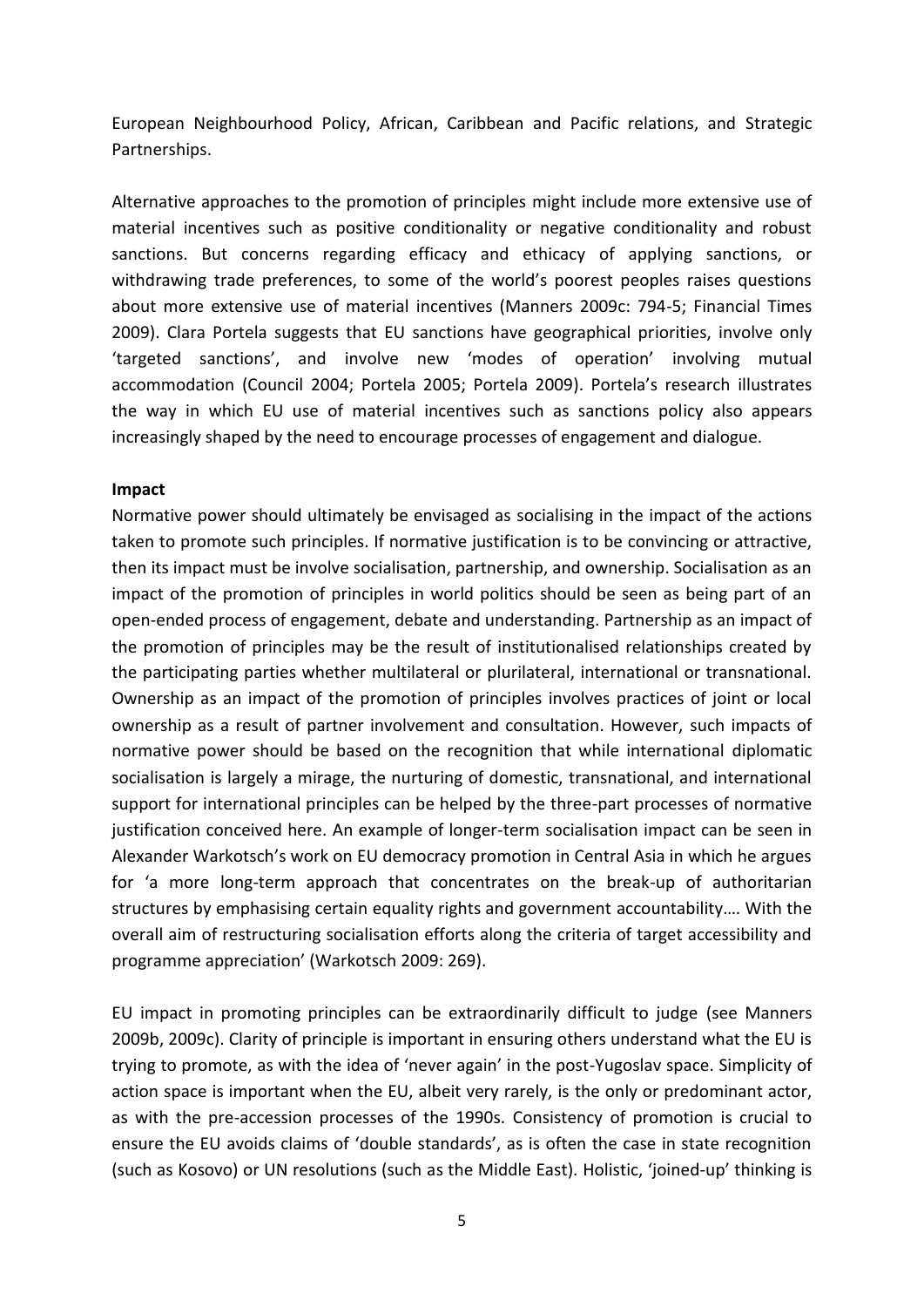important in the broader promotion of principles through the multilateral system, such as the many challenges of the Doha Round of trade liberalisation, the Millennium Development Goals, and addressing climate change at the Copenhagen CoP15. Partnership, not EU unilateralism is important for building global consensus and ensuring success in multilateral institutions. Finally, timescale is important when attempting to judge EU principles, actions and impact in any normatively sustainable way.

#### **Consequences**

A belief in, and practice of, normative power has three broader consequences concerning the possibility of more holistic, justifiable, and sustainable world politics. The concept of normative power invites more holistic thinking, 'outside the box', about the purposes of agency, power, and policy in world politics. Such holistic thinking demands more thorough consideration of the rationale/principles, practices/actions, and consequences/impact of actors/agents in world politics. The concept of normative power is conceived here in its ideal or purest form, but in practical terms it is often used together with material incentives and/or physical force. However, the prioritising of normative power may help ensure that any subsequent use of material incentives and/or physical force is thought about and utilised in a more justifiable way. Finally, the concept of normative power with its emphasis on holistic thinking and justifiable practices raises the possibility that a more sustainable world politics embraces both the power of ideas, the 'thinkable', and physical power, the 'material'.

The European Union has a history of, and capacity for, the practice of normative power in world politics, but three challenges remain. The evolution of EU politics and policies over the past decade has occasionally copied some of the technologies and habits of other actors in world politics, for instance in the 'war on terror' and the 'securitisation' of ordinary life, or in trying to rival other 'great powers' in international relations. Such technologies and habits tend to involve copying other 'boxes', not inviting more holistic thinking 'outside the box'. In this respect, the development and use of EU material incentives and/or physical force has tended to follow the patterns and practices of 'great powers' instead of thinking about and using normative power in a more justifiable way. To address these tendencies and better prepare for the challenges of the  $21<sup>st</sup>$  century the EU should return to making creative efforts to ensure that global challenges, as with endemic war in Europe, become 'not merely unthinkable, but materially impossible' through the exercise of normative power in world politics.

## **2. An effective toolbox for tackling new challenges?**

Having clarified the concept of normative power in world politics, it is worth asking what an effective EU toolbox for tackling the new challenges identified in the opening paragraph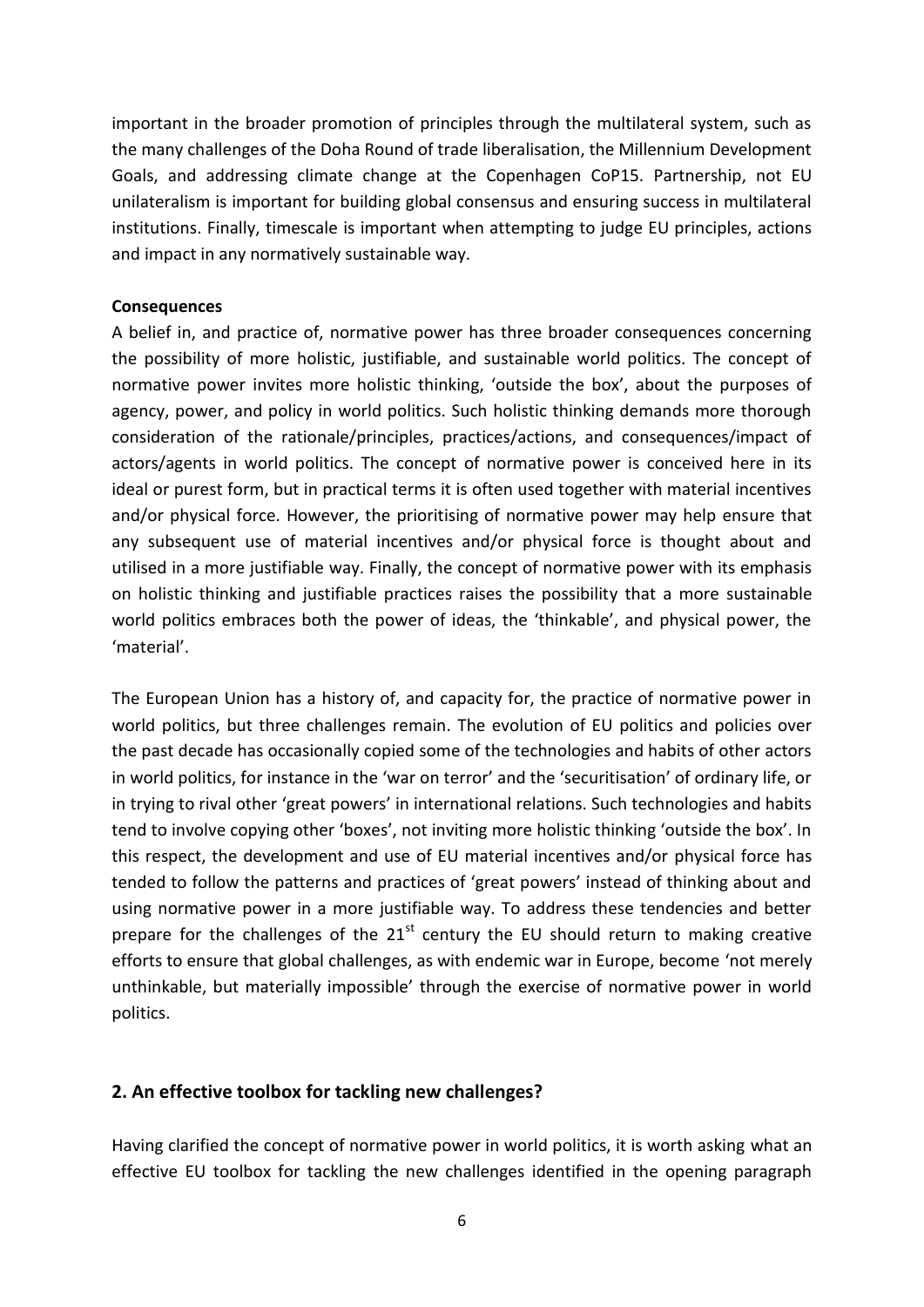would look like. To what extent and under what conditions may normative power offer the EU an effective toolbox of foreign policy instruments and capabilities taking into account new challenges? The first response to this question is to seek to further identify what, exactly, these new challenges are  $-$  here it may be possible to differentiate between international and transnational challenges. New international challenges tend to focus anew on 'great power' relations relating to the rise of 'new powers', a shift of wealth and economic capabilities from the west to the east, and questions of coming multipolarity from the G8 to the G20. In contrast, new transnational challenges are of a much greater magnitude, including economic globalisation and the crisis of the global economic system; proliferation of weapons of mass destruction; global terrorism, organised crime and cyber security; energy security, food security and climate change; changing patterns of migration; and the role of non-state actors in all of these challenges. Both international and transnational challenges are amplified by the inability to address growing inequality within and between societies, as well as the inability to reform a UN system created for a longpassed world.

The second response is to try to discern the conditions which characterise this rapidly emerging era of new challenges – here conditions of complexity and interconnectedness are especially relevant. The evolving EU consensus on new challenges and foreign policy appears to recognise these conditions, with the 2008 Council 'Report on the Implementation of the European Security Strategy' (RIESS) arguing that 'globalisation has also made threats more complex and interconnected' (Solana 2008: 1). The 2003 'European Security Strategy' (ESS) contended that in the post-cold war world 'no single country is able to tackle today's complex problems on its own', with the RIESS observing that 'five years on, these have not gone away: some have become more significant, and all more complex' and concluding that 'twenty years after the Cold War, Europe faces increasingly complex threats and challenges' (Solana 2008: 3 and 1). The ESS and RIESS suggest that complexity is greatest in three areas – counter-terrorism, Mediterranean relations, and ESDP. The 2003 acknowledgement in the ESS that terrorism arose out of 'complex causes', including 'the pressures of modernisation, cultural, social and political crises, and the alienation of young people living in foreign societies' (Solana 2003: 3), appeared to recognise the complexity of addressing new transnational challenges in the post-cold war world. Five years later, the RIESS suggested that the Mediterranean still posed 'complex challenges' for the EU, including 'insufficient political reform and illegal migration' (Solana 2008: 7). The RIESS also acknowledged the difficulties for the ESDP in answering the demand for assistance and arguing that 'the more complex the challenges we face, the more flexible we must be' (Solana 2008: 9).

In parallel the evolving EU foreign policy consensus also appears to recognise the second condition of the interconnectedness of new challenges. While the ESS and RIESS tend to refer to interconnectedness and interdependency in terms of terrorist threats and energy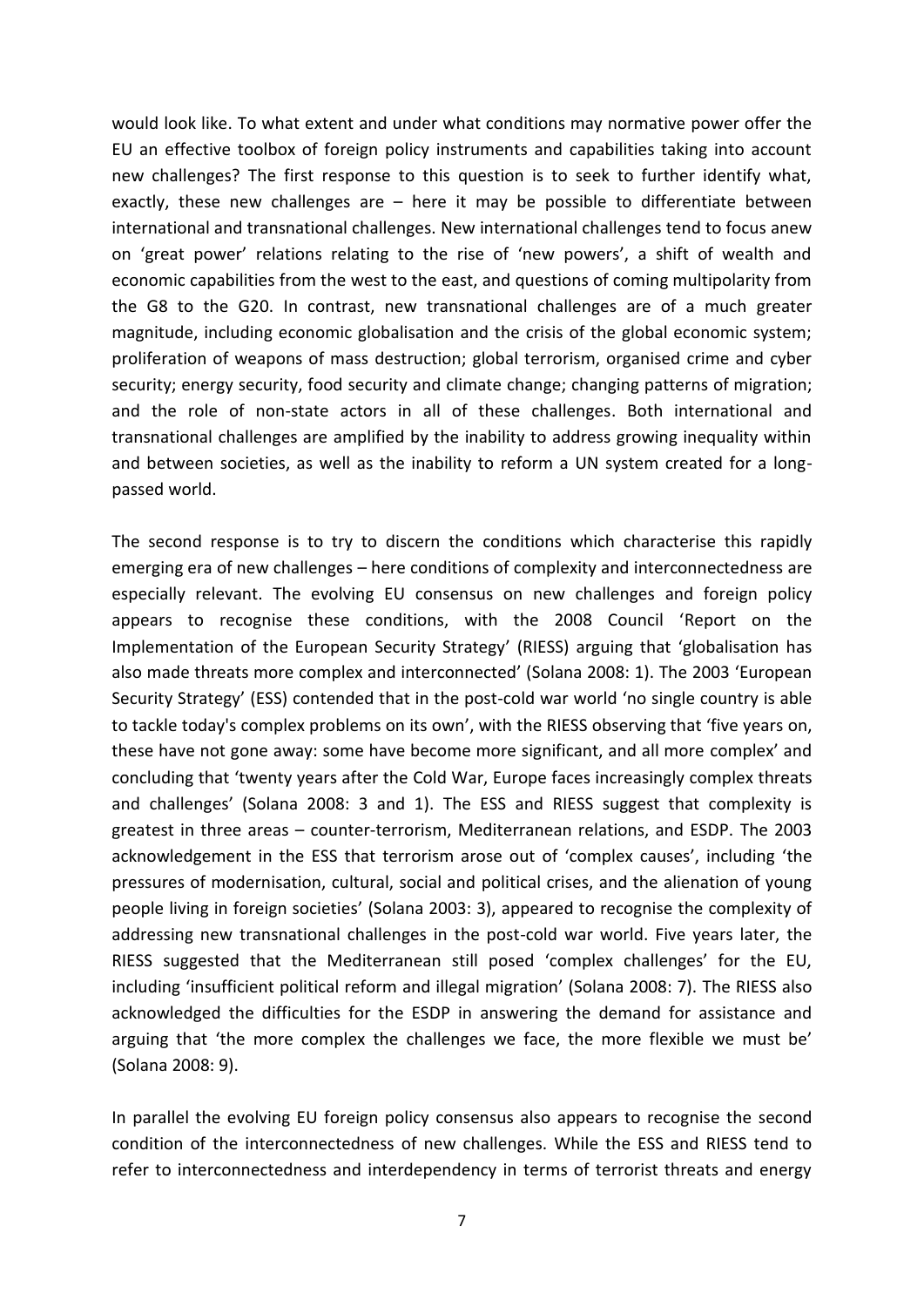security, the 2006 'European Consensus on Development' (ECD) talks in terms of globalisation and poverty eradication. These conditions of interdependency and interconnectedness are illustrated by the ESS's reference to the new global challenges that 'have increased European dependence  $-$  and so vulnerability  $-$  on an interconnected infrastructure in transport, energy, information and other fields' (Solana 2003: 2). In this context, the ESS identified the new challenges of global terrorism as 'increasingly, terrorist movements are well-resourced, connected by electronic networks, and are willing to use unlimited violence to cause massive casualties' (Solana 2003: 3). In addition, the ESS and RIESS placed increasingly emphasis on the new challenge of energy security and interdependence - 'energy dependence is a special concern for Europe' and 'concerns about energy dependence have increased over the last five years' (Solana 2003: 3; 2008: 5). The ECD went beyond talking in terms of threat and security to discuss 'The context within which poverty eradication is pursued is an increasingly globalised and interdependent world; this situation has created new opportunities but also new challenges' (European Parliament, Council, Commission [EPCC] 2006: 1). The ECD appeared to recognise that 'combating global poverty is not only a moral obligation; it will also help to build a more stable, peaceful, prosperous and equitable world, reflecting the interdependency of its richer and poorer countries' (EPCC 2006: 1). The ECD also suggested that EU responses to new challenges must involve the promotion of 'understanding of interdependence and encourage North-South solidarity' and involve providing agricultural resources to assist developing countries 'dependent on commodities' (EPCC 2006: 9 and 13).

The acknowledgement of conditions of complexity and connectedness in tackling new international and transnational challenges leads to the question of whether, and to what extent, normative power provides the EU with an effective toolbox of foreign policy instruments and capabilities. Coming to terms with such conditions and challenges demands the clear and coherent fusion of the EU's acquis communautaire to its external strategy. While the acquis holds the principles which might provide an effective box, it has not yet been strategically filled and organised with EU foreign policy tools. The Lisbon Treaty intends to take a step in this direction by linking together the promotion of values and principles from the acquis with its 'action on the international scene' through external actions and CFSP. With or without the Lisbon Treaty efforts to promote principles of the UN Charter and international law, as well as the identified values and principles, are likely to fail unless the means of promotion is more systematic and sustainable than the current treaties suggest. Such systematic promotion would require that any reforms ensured consistency and coherence within and between the different areas of EU external actions as policies are developed and implemented. Such sustainable promotion would require, as suggested above, the prioritising of normative power over material incentives and/or physical force to ensure that the EU is equipped with an effective, normatively sustainable, toolbox for tackling new global challenges.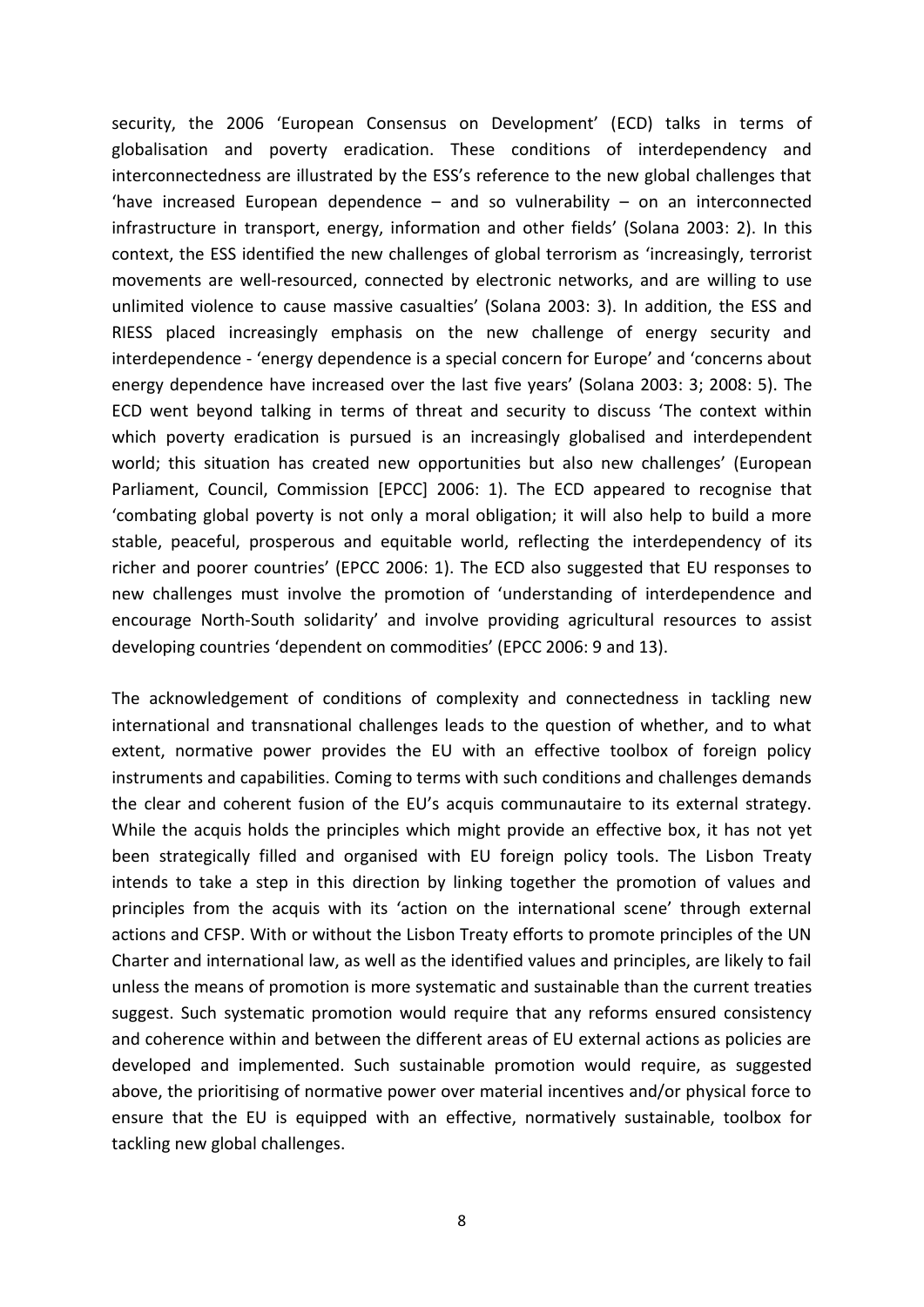Beyond problems of the Lisbon Treaty, its implementation, and its sustainable promotion, remains very big questions over the role of member states and the readiness of the EU for the catastrophic failures outlined at the beginning of the chapter. Even if the EU were willing and able to implement reforms, and engage in systematic and sustainable promotion, would the EU then have an effective foreign policy toolbox for tackling new global challenges? Possibly not, as it is likely that in the short and narrow term most member states are incapable of taking the steps needed to deal with, for example, systemic economic crises, global sea-level rises, pandemic poverty, and the realisation of structures of global governance. This endemic structural problem means that most member states have too short, narrow and inward views to be able to adapt quick enough to the new global challenges in order to avoid fast encroaching crises. Added to these problems association with the role of member states, is the simple observation that even implemented, the Lisbon Treaty is 'a pre-crisis treaty for a post-crisis world' (Münchau 2009). Wolfgang Münchau argues that the institutional and legal changes of the Lisbon Treaty do not address what he sees as the EU's three main defects: 'its ability to co-ordinate during a crisis, its failure to enact policies to strengthen its potential growth, and its failure to project itself effectively at a global level'. Clearly, even with the Lisbon Treaty enacted, Münchau believes that 'the treaty's institutional and legal changes offer little comfort' for the EU's inability to co-ordinate. In many respects this is problematic, but not unexpected – its hybrid polity consisting of extensive intergovernmental practices in the external relations arena ensures ongoing difficulties of co-ordination, implementation and effectiveness. In sum, even if foreign policy reforms were implemented, it is highly likely that problems within member states and weaknesses within the EU configuration itself would not provide an effective toolbox of foreign policy instruments and capabilities. Fusing together acquis with strategy with the use of normative power would represent one step towards more normatively sustainable EU external actions, but this alone is unlikely to be enough to tackle new global challenges under conditions of complexity and connectedness.

#### **3. Going beyond self-perception and rhetoric?**

Alongside the empirical question of effectiveness is the normative question of whether the concept of normative power takes the EU beyond self-perception and rhetoric. In order to answer this question, it is necessary to discuss notions of 'beyond', 'perception', and 'rhetoric'. Firstly, there is the question of going beyond perception and discourse in order to objectively assess the EU for evidence of convenient self-perception and discourses of political rhetoric. The alchemic quest for a means of going beyond perception and discourse has long been the aim of empiricist and positivist approaches which seek objectivity in the subjective social world. The difficulties of going beyond can be seen in the attempts to quantitatively measure the gap between capabilities and expectations in EU foreign policy, as well as the attempts to qualitatively judge how normative the EU is compared to other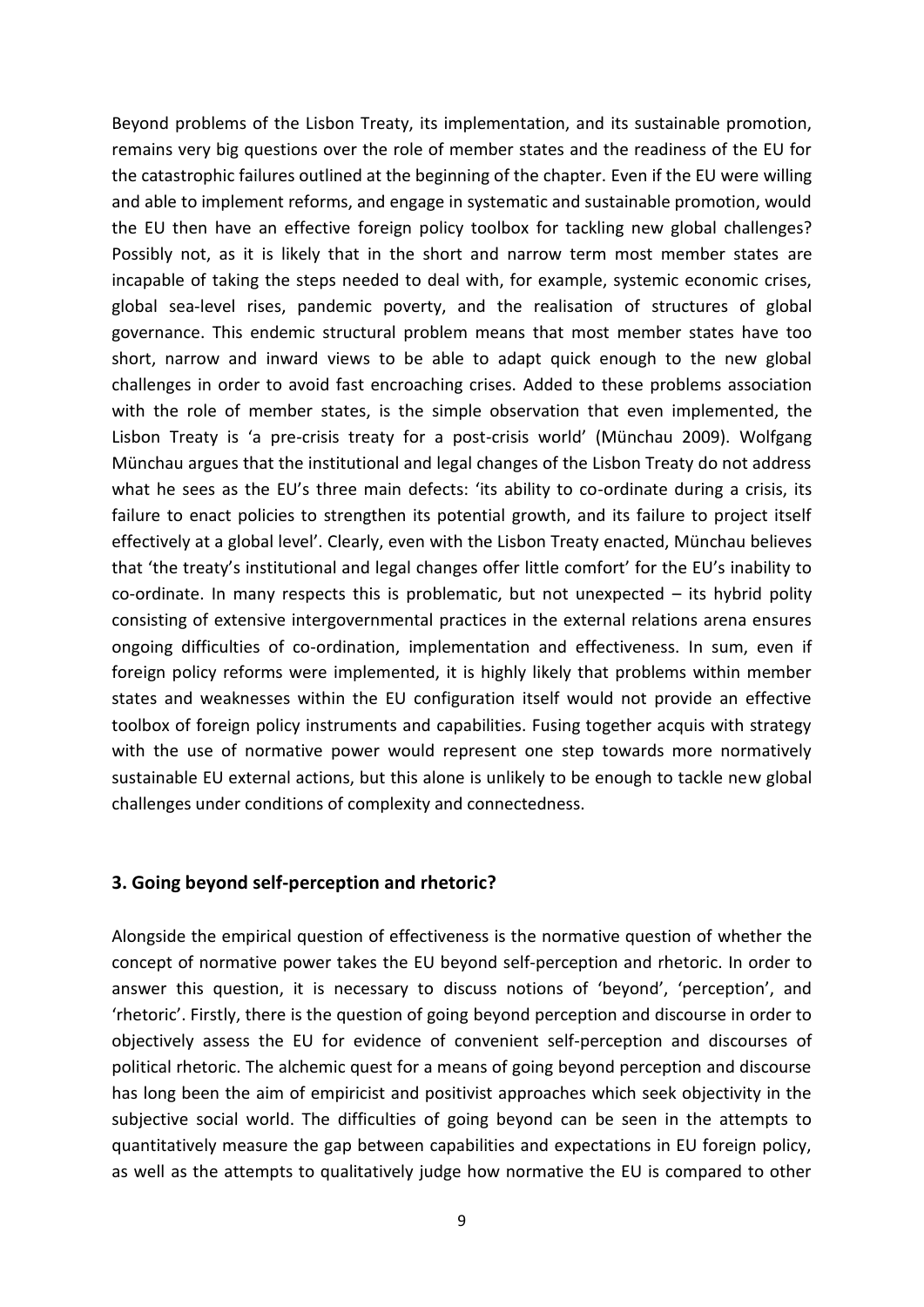foreign policy actors. In both these examples the analytical difficulties of objectively assessing gaps and normativity render such studies problematic. Ultimately, as most critical scholars observe, 'those engaged in positivist approaches … cannot avoid normative assumptions in the selection of what data is important, in interpreting that data, and in articulating why such research is significant' (Cochran, 1999: 1).

By admitting that normative assumptions are unavoidable, a step may be taken towards understanding the importance of perception and discourse in the construction of the EU as an actor in world politics. Perception, discourse and identity construction are deeply implicated in the study of the EU in world politics, and require analytical techniques appropriate to understanding their role. Whether using social constructivist, critical theoretical or post-structural approaches, the examination of EU perception and discourse requires an interpretive understanding of how subjects see their world. Understanding the role of perception and discourse in the concept of normative power necessitates the use of 'longitudinal interpretation'. The practice of longitudinal interpretation is important for a normative power analysis as it suggests that time and technique are factors that could improve our understanding of the EU in world politics. A long analytical time frame ensures that analysis captures generational change rather than momentary fluctuation – ideally any study would include at least the origins of principles, their translation into actions, and the impact and consequences of these actions. This is important because the normative power approach 'works interpretively' in that it is 'interested in the level of meaning and believes that social science is about providing various phenomena with content and meaning. Interpretations contain elements of both understanding and explanation' in this approach (Alvesson and Sköldberg 2000: 136).

By using the analytical practice of longitudinal interpretation, the method of 'tripartite analysis' facilitates the study of rhetoric, perception, discourse and identity in EU external actions. Tripartite analysis involves interpreting the construction of principles, actions and impact as EU policies are created and recreated. The analysis requires looking at how all three parts of the actions shape and feed into each other over long time frames, as well as applying normative critiques. Such critiques require comparing the EU with other examples at all three stages within the method of the tripartite analysis, as well as comparing claims of principles against the aims of actions and the consequences of impact. In this way the construction of 'convenient self-perceptions' and 'political rhetoric' can be analysed and critiqued for the longer-term power and inconvenience of such perceptions and rhetorical techniques.

Undoubtedly the processes of constructing self-perceptions and discursive rhetorical practices of 'normative power' have been important over the past 15 years. The inclusion of references to principles such as democracy, human rights, and rule of law during the 1990s has contributed to an evolving EU foreign policy consensus over much deeper international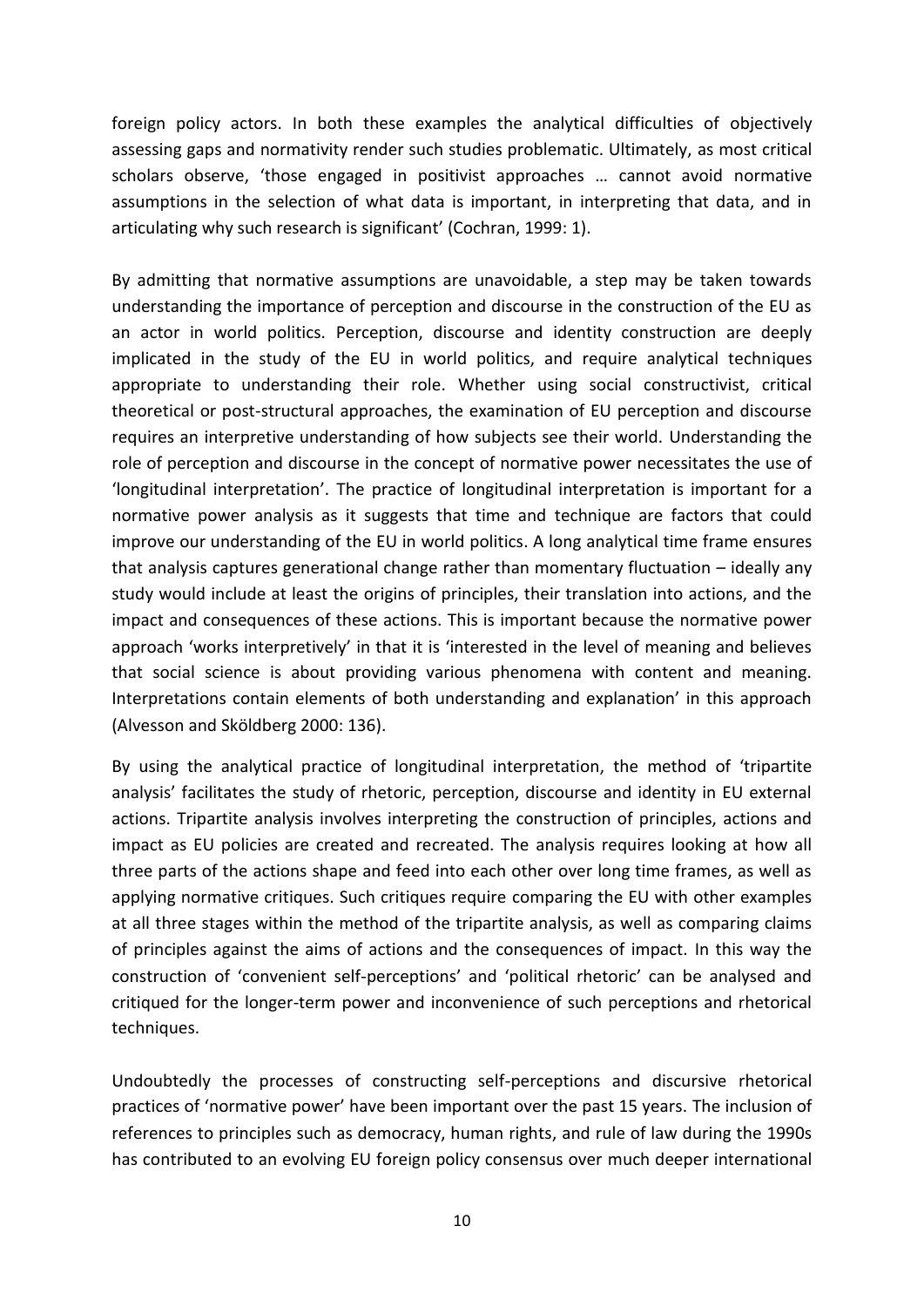principles such as human security, sustainable peace, and effective multilateralism. From a short-term, one-dimensional understanding of power the constructions and discourses advocating promotion and adherence to such principles may appear as convenient and 'mere' rhetoric. But it is equally likely that such perceptions and rhetoric may prove inconvenient and persuasive over the longer term and with a more multi-dimensional understanding of power. The rising importance of human security within the discursive construction of EU external relations and security strategy has accelerated over the past decade (see discussions of human security in Manners 2006a, 2006b). As the RIESS acknowledged in 2008, 'we have worked to build human security, by reducing poverty and inequality, promoting good governance and human rights, assisting development, and addressing the root causes of conflict and insecurity….We need to continue mainstreaming human rights issues in all activities in this field, including ESDP missions, through a peoplebased approach coherent with the concept of human security' (Solana 2008: 2 and 10).

Similarly, the increasing importance of the principle of sustainable peace can also be seen in the RIESS: 'As the ESS and the 2005 Consensus on Development have acknowledged, there cannot be sustainable development without peace and security, and without development and poverty eradication there will be no sustainable peace' (Solana 2008: 8; see also discussions of sustainable peace in Manners 2006c, 2008b). Finally, the RIESS also suggests the discursive importance of the principle of effective multilateralism: 'The ESS called for Europe to contribute to a more effective multilateral order around the world.... [But] the international system, created at the end of the Second World War, faces pressures on several fronts…. This means sharing decisions more, and creating a greater stake for others. Faced with common problems, there is no substitute for common solutions' (Solana 2008: 11-12). While the EU profession of adherence to all three of these central UN principles is a fairly recent,  $21^{st}$  century phenomena, the significance of such discursive practices is likely to prove distinctly inconvenient in EU external actions. As suggested elsewhere, public pronunciation, discursive deployment, and inclusion into strategies and policies have 'the effect of reconstituting the EU 'habitus' by changing the way in which socially acquired and embodied systems of cultural reproduction adapt to innovation and advocacy' (Lucarelli and Manners 2006: 210). Furthermore, UN principles of human security and sustainable peace have large constituencies of support from international NGOs and global civil society, making it unlikely that such principles are easily forgotten from the public memory. Ultimately, the construction of EU normative power will likely prove inconvenient for EU foreign policy manoeuvrability in the longer term.

In addition to these comments on going beyond and perception, is the question of the role of rhetoric in EU external actions. While 'rhetoric is broadly acknowledged as an important feature of the political process' with rhetoric having 'the normative power of the argument', it is still popular to discuss rhetoric as 'empty' in political studies. (Gottweis 2007: 240; Dimitrakopoulos 2008: 321). Rhetoric is best understood in its Aristotelian meaning as the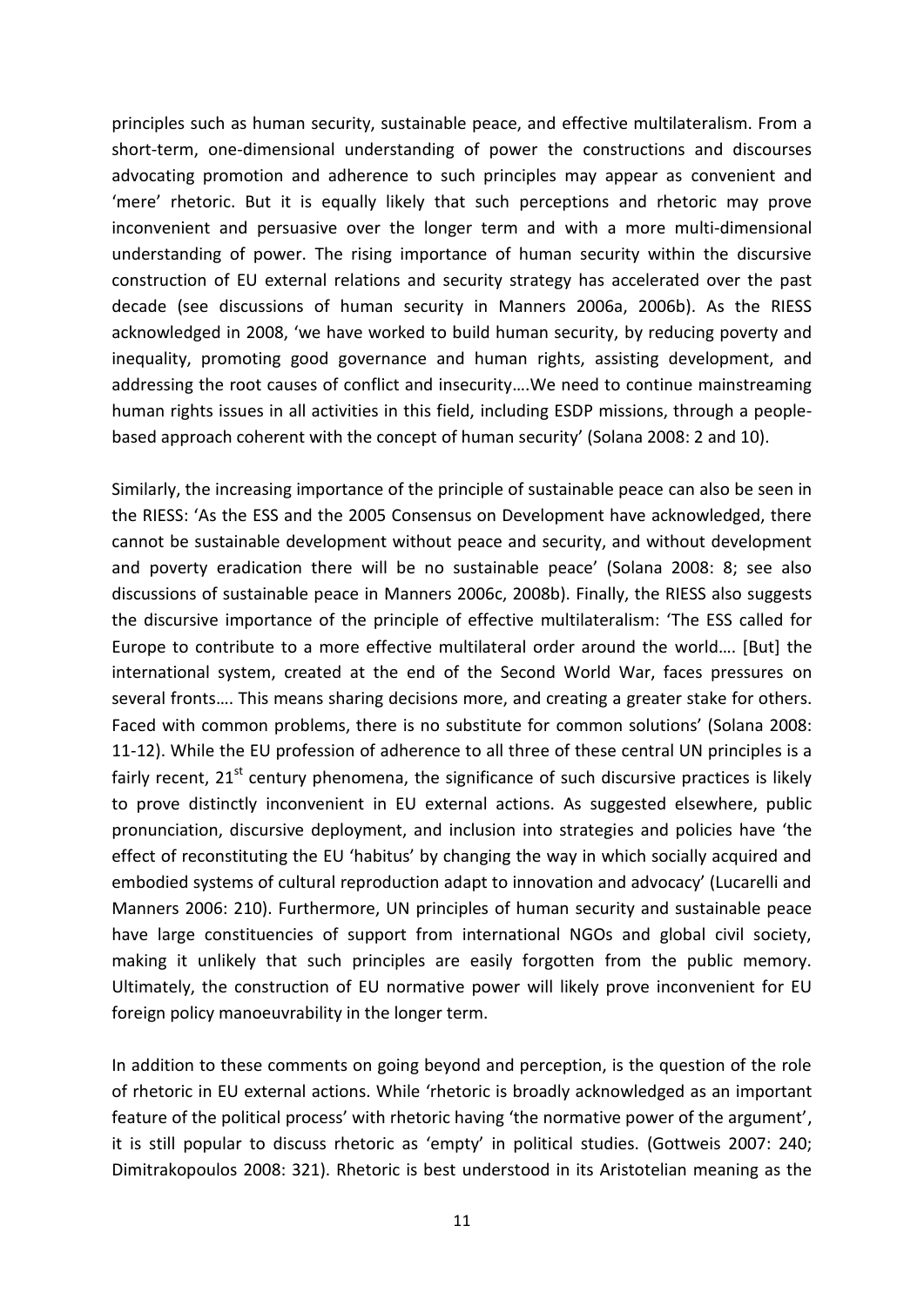art of persuasion encompassing ethos (morality), logos (logic) and pathos (emotion) in argumentation (Leith 2009). All three elements are to found in EU rhetoric and persuasion, and should be considered important to the understanding of the power in 'normative power'. The ethos of an argument refers to the morality of the speaker, to their character claim to be moral and ethical. In the concept of normative power, ethos can be seen in the need to legitimise principles through reference to previously established moral credentials such as international law or the UN Charter. The logos of an argument is the logic used by the speaker to appeal to reason. In the concept of normative power, logos can be seen in the need to act persuasively through argumentation suggesting the pros and cons of a line of reasoning. In EU external actions emphasising previously legitimated principles, the argumentative logic often refers to both the pros and cons of, for example, acting in line with international law or the UN Charter. The pathos of an argument is the appeal to emotion used by the speaker. In the concept of normative power, pathos can be seen in the extent to which the EU can have a socialising impact in the form of a greater social understanding between the EU and its partners.

# **4. What is the raison d'être of the European Union?**

So far the discussions of the concept of normative power, the new challenges facing the EU, and the role of perception and rhetoric have all suggested how the EU might deploy normative power in changing world politics, but they have not necessarily spelt out 'why'? To answer that question it is necessary to take a step backwards - to ask what the EU is for. What is the raison d'être of the EU??

While Europe may never have been so prosperous, so secure or so free, it does not feel this way to most of its citizens, its third-country residents, or those on its borders. For EU citizens and near-citizens, as well as most of the rest of the world, the EU seems like a foreign country: an unintelligible, remote, neo-liberal place where they do things differently to the world of first-hand experience. European unification *has* made peace and prosperity possible within Europe, but in that moment of achievement the EU has lost its way, lost its meaning. For EU citizens and beyond, the EU has no meaningful *raison d'être*, no clear mission 20 years after European unification, 50 years after its creation.

At exactly the same time the EU has never been more needed, more called upon to act, more important in global politics. As the opening paragraph of the chapter spelt out, the immediate future of the world in the next two decades will be defined by the four catastrophic failures. The EU could contribute to addressing these failures if it were able to find a meaningful role in the world – to find a means of linking its institutional 'acquis' with its global 'strategy' in a normatively sustainable way, as discussed in section two of the chapter. Taking this step to finding a *raison d'être*, a mission, does not need and must not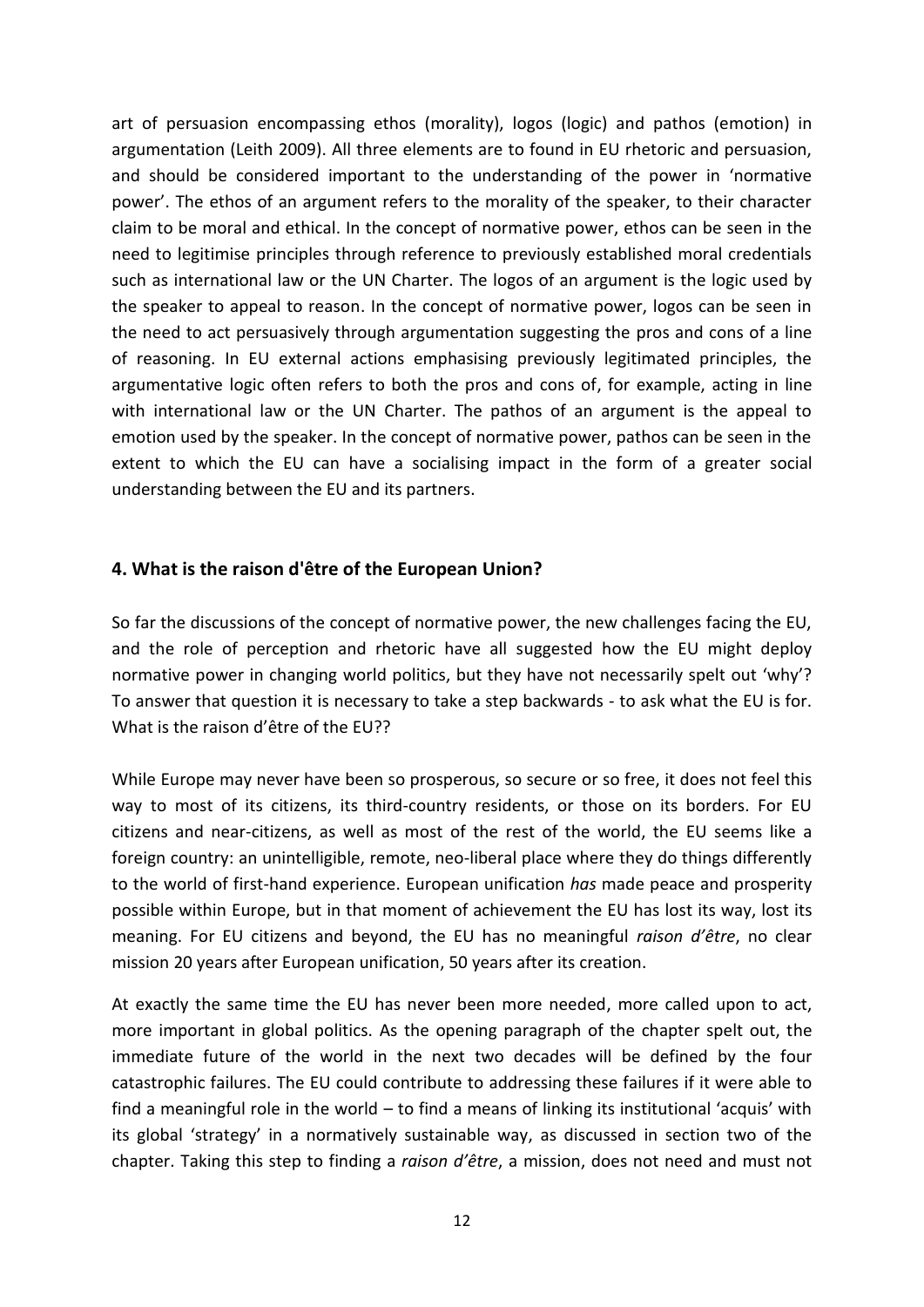focus on institutional or treaty reform. EU citizens and near-citizens, as well as the rest of the world, need and deserve more than slogans and platitudes, more than decision-making diagrams and unintelligible treaties.

Finding the EU's *raison d'être* in world politics involves an intellectual return to the creative efforts that lay at the origins of the EU. The recognition that the touchstone of the EU, of its acquis, holds the key to its mission and role can only be achieved by returning to the lost treasures of the Schuman Declaration. In the 1950s the making of creative efforts in the ECSC involved pooling basic production *and* instituting a new high authority; making war materially impossible *and* unthinkable; raising living standards *and* promoting peaceful achievements. This fusion of interests *and* ideas provided the intellectual origins of the EU as we know it – and should provide the EU's *raison d'être* in world politics.

The creative efforts needed in the  $21<sup>st</sup>$  century must also be proportionate to the dangers that new global threats and challenges hold for the EU. The recognition of the fusion of interests and ideas within the EU is captured in the EU's prime aim of promoting peace, values and well-being. It is here that clarity is needed in linking *raison d'être* and mission with the EU's acquis and strategy in world politics. The emphasis on material interests through the pooling of production, making war materially impossible, and raising of living standards leads to the aim of promoting well-being, in other words, prosperity in Europe and beyond. In parallel, the emphasis on normative ideas through instituting a new high authority, making war unthinkable, and promoting peaceful achievements leads to the aim of promoting values, in other words, progress in Europe and beyond. This aim and mission of promoting peace, prosperity and progress inside and outside the Union provides the EU with a much clearer *raison d'être* in world politics, but it does not necessarily help provide a means of promotion.

The fusion of interests and ideas in EU *raison d'être* is matched by the fusion of aims and means in promoting peace, prosperity and progress. In other words, the EU's role, its perception, its strategies, and external actions are not separable – aims and means, words and actions, co-constitute the EU in world politics. But it is useful to think in new ways about EU interests and ideas in world politics by differentiating between material policies/instruments and normative ideas. Material interests and material/physical policies and instruments are central to conventional thinking about the EU as a global actor. As discussed in section one of the chapter, normative ideas and normative justification have not been considered as important, but their role and deployment as normative power is critical if the EU's role, perception, strategies and actions are to become more meaningful and more normatively sustainable in changing world politics.

In this respect, the EU's raison d'être in world politics should aim to promote peace, prosperity and progress through the prioritisation of normative power. Only by clearly stating what the EU is for, its *raison d'être*, and how it intends to promote these aims in a normatively sustainable way can the EU take any step towards improving its perception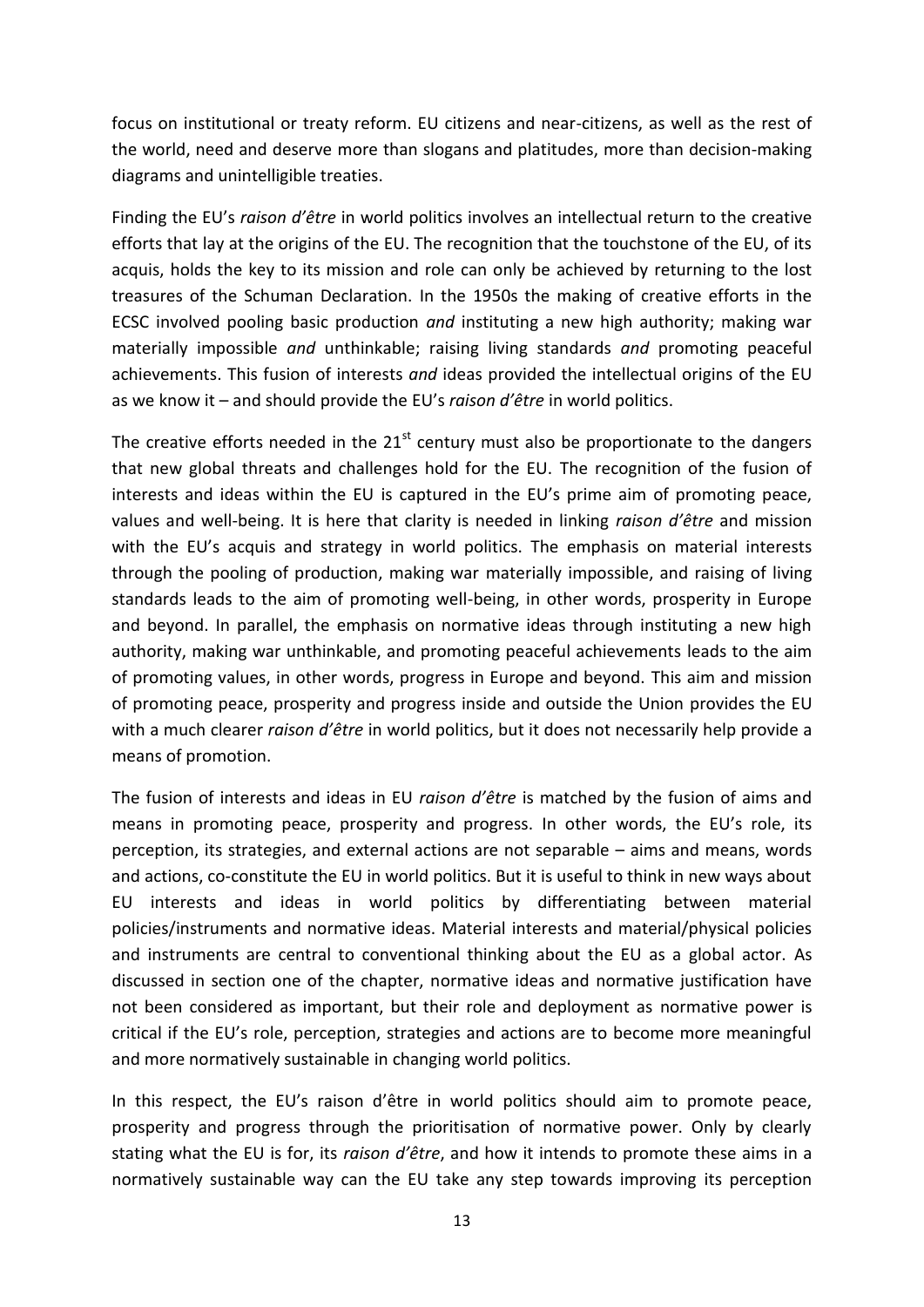from outside of Europe. The strategy of clear, coherent, consistent, and committed normative justification that guides any subsequent use of material incentives and/or physical force should be deployed in order to sustain any global influence if the EU is not to be rendered internationally invisible in next 10-20 years. Finally, with or without the Lisbon Treaty, the EU must refine and develop its array of policies and instruments to ensure it prioritises normative justification in the promotion of peace, prosperity and progress for its and other peoples in the changing world politics.

# **5. Normative power and EU external actions in changing world politics**

This chapter has set out what role the EU could and should play in a changing world politics characterised by new global challenges under conditions of complexity and interconnectedness. It is suggested that these challenges and conditions are likely to be accelerated by four catastrophic failures in the next two decades, making the need for more sustainable thinking on EU external actions all the more imperative.

The chapter began by setting out the concept of normative power in world politics. It was argued that conceptualising normative power in this way helps the understanding of the need for the practice of normative justification in EU external actions. The chapter then asked what an effective EU toolbox for tackling new global challenges would need to look like. Here it was argued that the complexity and interconnectedness of new international, and more importantly, new transnational challenges demand a need for an EU external action toolbox that can engage in normatively sustainable mission and politics. Thirdly, the chapter examined how the EU might move beyond perception and rhetoric in its external actions. In this respect it was argued that perception, discourse and identity require a stronger means of understanding, and that the practice of rhetorical engagement is an important element of normative power. Fourthly, in order to understand why normative power might be important, the chapter asked what the raison d'être of the EU might be. The response was that the EU should return to making creative efforts to promote peace, prosperity and progress through the prioritisation of normative justification over material incentives and physical force.

So how might normative power in EU external actions help in changing world politics? As suggested at the outset, addressing the root causes of  $21<sup>st</sup>$  century failures and crises requires a radical rethink of world politics, and the EU's role within them. More sustainable global economics, a more sustainable global environment, more just human development, and more sustainable systems of democratic global justice require different thinking and a different direction in national, international and transnational politics. The EU may have a role to play in that new direction by helping to reinvent international relations, but equally it may have no new role to play by reproducing traditional international relations. It is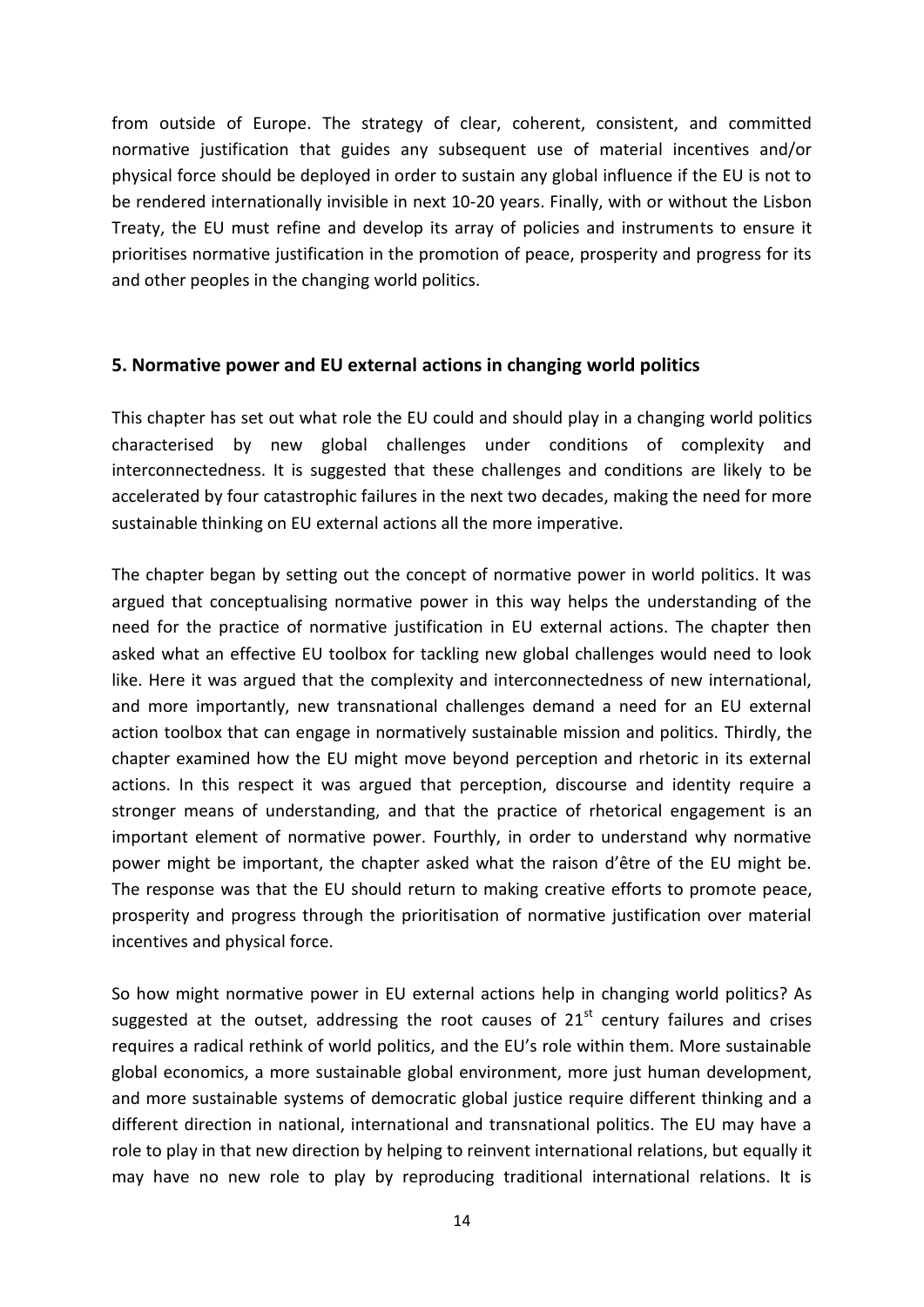perfectly plausible for the EU to become a new pole in the emerging multipolar world, to reproduce the 'great power' politics of the  $19<sup>th</sup>$  century. If that is to be the case then we are likely to continue to reproduce and accelerate the great wars, great famines, genocides, poverty and starvation, and impending eco-catastrophe that traditional international relations has cultivated.

Changing the direction of the development of EU external actions into more normative justificatory practices would lead to at least five expectations about attempting to address the root causes of  $21<sup>st</sup>$  century global crises. The first expectation would be that more normative justificatory practices might bridge the gap between communitarian selfinterested concerns and cosmopolitan other-interested concerns. Such a bridging may involve moving towards 'cosmopolitical' approaches that seek to disentangle 'soft cosmopolitanism' from neo-liberal capitalism as part of a commitment to 'more discursive engagement across lines of difference, more commitment to reduction of material inequality, and more openness to radical change' (Calhoun 2003: 111). Following this first commitment, the second expectation would be for greater attention to principles of equality and social solidarity as part of a commitment to reduction of material inequality and more sustainable social economics in order to address the failings of the neo-liberal economic system. On top of these two commitments, a third expectation would be for greater adherence to the principle of sustainable development in order to address the lifestyle choices at the roots of eco-catastrophic global warming. The fourth expectation would be for greater consideration of the expansion of freedom as development in order to improve injustices in human development. Finally, the fifth expectation would be for more openness to radical change in global governance in order to address these, and other failings of the  $21^{st}$  century. Ultimately, any commitment to normative power and EU external actions in changing world politics needs to 'profess normative values and practice pragmatic principles' at the same time as maintaining 'a clear sense of long-term objectives' but acknowledging the limits of the EU's 'day-to-day actions' (Lucarelli and Manners 2006: 214; Kay 2009: 11).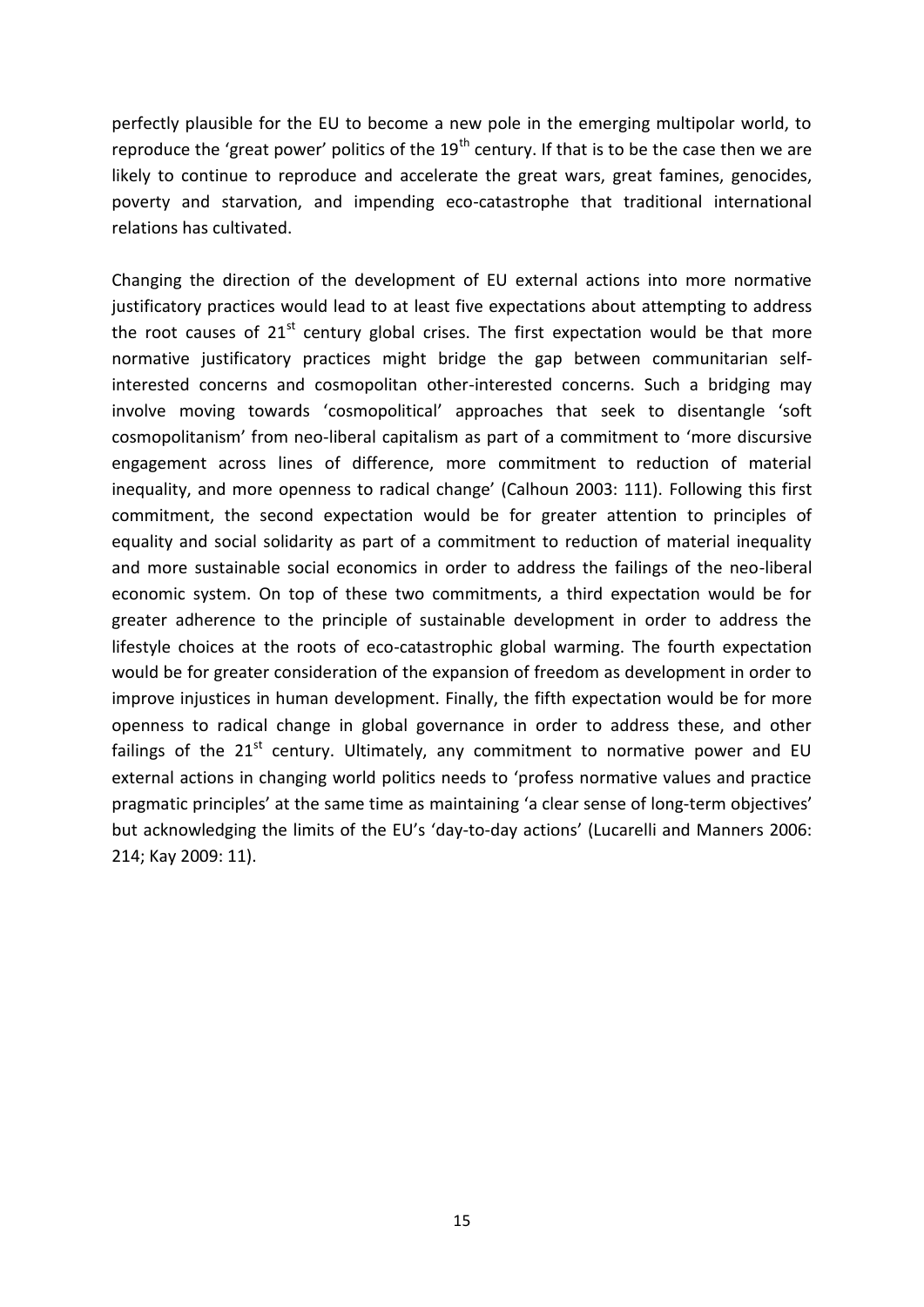# **References**

Alvesson, Mats, and Kaj Sköldberg, (2000) *Reflexive Methodology: New Vistas for Qualitative Research* (London: Sage).

Calhoun, Craig (2003) 'The class consciousness of frequent travellers: towards a critique of actually existing cosmopolitanism', in Daniele Archibugi (ed.), *Debating Cosmopolitics* (London: Verso), pp. 86–116.

Cochran, Molly (1999) *Normative Theory in International Relations: A Pragmatic Approach* (Cambridge: Cambridge University Press).

Council of the European Union (2004) *Basic Principles on the Use of Restrictive Measures (sanctions)* Doc. 10198/04, Brussels, 4 June 2004.

Dimitrakopoulos, Dionyssis (2008) 'Norms, Strategies and Political Change: Explaining the Establishment of the Convention on the Future of Europe', *European Journal of International Relations*, Vol. 14, No. 2, pp. 319-342.

European Parliament, Council, Commission [EPCC] (2006) 'The European Consensus on Development', Joint statement by the Council and the representatives of the governments of the Member States meeting within the Council, the European Parliament and the Commission on European Union Development Policy (2006/C 46/01).

Financial Times (2009) 'Tigers and trade: Sri Lanka should keep its special access to EU markets' (editorial), *Financial Times*, 21<sup>st</sup> October 2009, p. 10.

Forsberg, Tuomas (2009) 'Normative Power Europe (Once More): A Conceptual Clarification and Empirical Analysis', paper presented to the Annual Convention of the International Studies Association, New York, 15-18 February 2009.

Føllesdal, Andreas (2006) 'EU Legitimacy and Normative Political Theory', in Michelle Cini and Angela Bourne (eds.) *European Union Studies* (Basingstoke: Palgrave), pp. 151-173. Gottweis, Herbert (2007) 'Rhetoric in Policy Making: Between Logos, Ethos, and Pathos', in Frank Fischer, Gerald Miller, and Mara Sidney (eds.) *Handbook of Public Policy Analysis: Theory, Politics, and Method* (Boca Raton: CRC Press), pp. 237-250.

Kay, John (2009) 'True survivors do not clutch at straws', *Financial Times*, 21<sup>st</sup> October 2009, p. 11.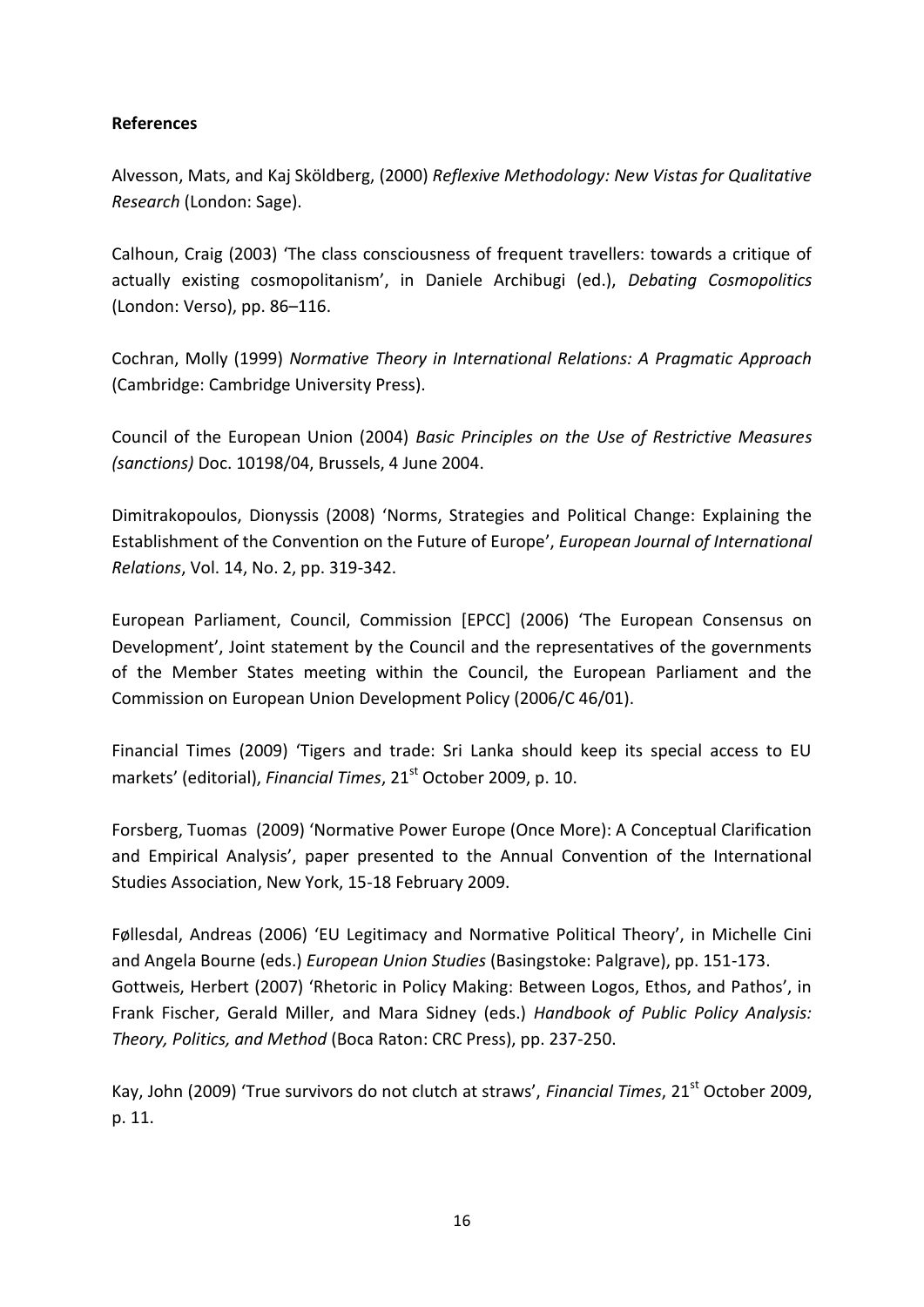Keene, Edward (2008) 'Social Status, Civilization and the Idea of a 'Normative Power Europe'', paper presented to symposium on 'The EU as a Global Actor: Perspectives on Power', Georgia Institute of Technology, August 2008.

Leith, Sam (2009) 'Obama's Oratory', *Financial Times*, 17 January 2009.

Lucarelli, Sonia, and Ian Manners (2006) 'Conclusion: Valuing Principles in European Union Foreign Policy', in Sonia Lucarelli and Ian Manners (eds.) *Values and Principles in European Union Foreign Policy* (London: Routledge, 2006), pp. 201-215.

Manners, Ian (2000) *Normative Power Europe: A Contradiction in Terms?* Copenhagen Peace Research Institute, Working Paper 38/2000.

Manners, Ian (2002) 'Normative Power Europe: A Contradiction in Terms?' *Journal of Common Market Studies*, Vol. 40, No. 2, pp. 235-258.

Manners, Ian (2006a) 'Normative Power Europe Reconsidered: Beyond the Crossroads', *Journal of European Public Policy*, Vol. 13, No. 2, pp. 182-99.

Manners, Ian (2006b) 'European Union 'Normative Power' and the Security Challenge', in Cathleen Kantner, Angela Liberatore, and Raffaella Del Sarto (eds.) *Security and Democracy in the European Union*, Special Issue of *European Security*, Vol. 15, No. 4, 405-21.

Manners, Ian (2006c) 'The Constitutive Nature of Values, Images and Principles in the European Union', in Sonia Lucarelli and Ian Manners (eds.) *Values and Principles in European Union Foreign Policy* (London: Routledge), pp. 19-41.

Manners, Ian (2008a) 'The Normative Ethics of the European Union', *International Affairs*, Vol. 84, No. 1, pp. 65-80.

Manners, Ian (2008b) 'The European Union's normative strategy for sustainable peace', in Volker Rittberger and Martina Fischer (eds.) *Strategies for Peace: Contributions of International Organisations, States and Non-State Actors* (Verlag Barbara Budrich), pp. 130- 151.

Manners, Ian (2009a) *The Concept of Normative Power in World Politics*, Danish Institute for International Studies Brief, May 2009.

Manners, Ian (2009b) 'As You Like It: European Union Normative Power in the European Neighbourhood Policy', in Richard Whitman and Stefan Wolff (eds.) *The European Neighbourhood Policy Since 2003: Much Ado about Nothing?* (Basingstoke: Palgrave, 2009).